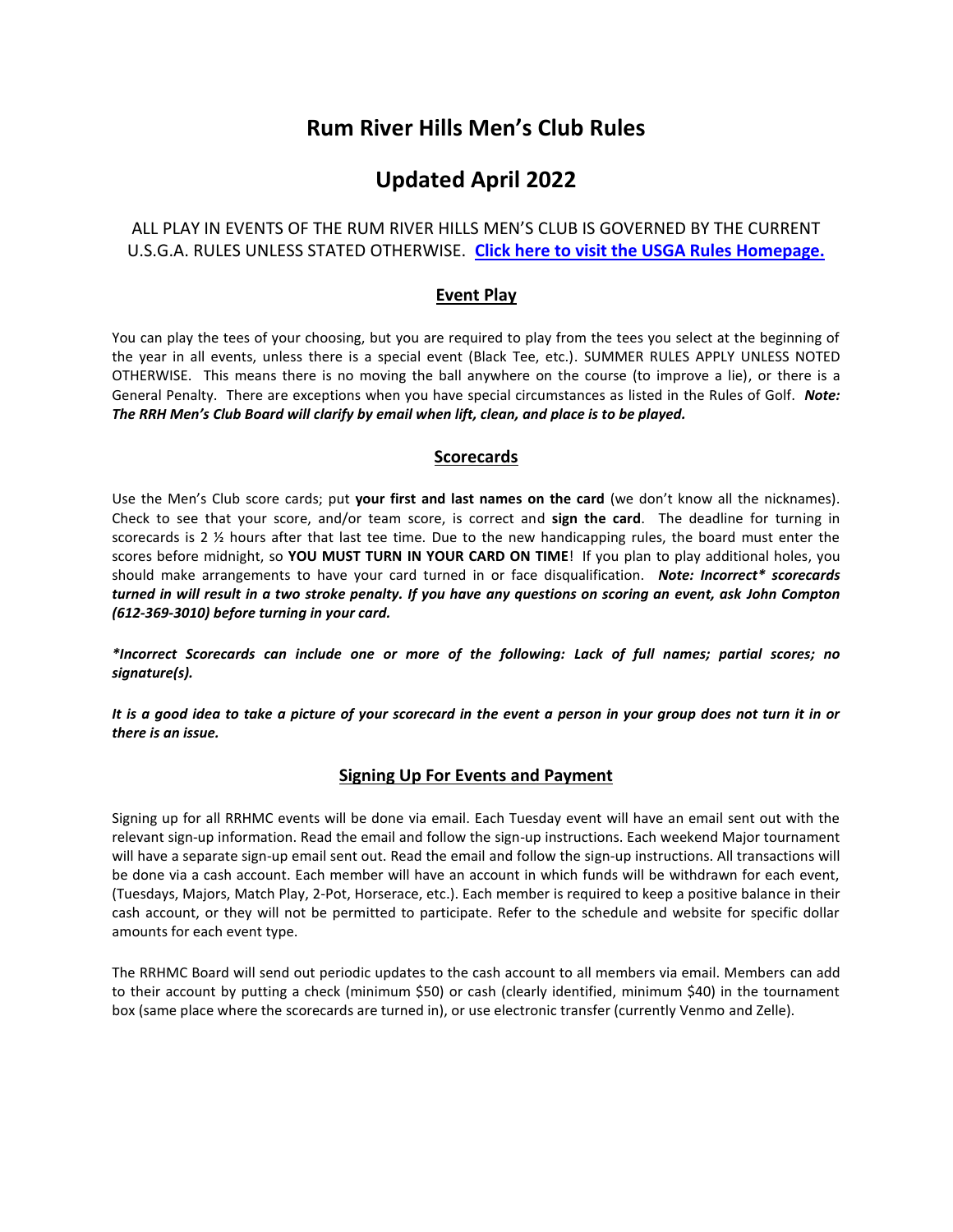## **Professionals Playing in Men's Club**

Professionals Jeff Tollette and Dick Tollette will be grandfathered in under the old rule under which they could play all events except the Club Championships. New Golf Professionals that want to play in the RRHMC must either currently work at RRH, have worked at RRH, or are a former member of the RRHMC. They may play in Tuesday events and drawn team major events (except the Calcutta), and will pay regular Men's Club membership fees. Like the above mentioned, they will not receive seed money in their payouts.

## **Hole Out Every Putt**

You are expected to hole out every putt in RRHMC events. Exceptions to this rule are (1) when playing in a team event and you are out of the hole, you may pick up to save time, and (2) when putts are conceded in Match Play events.

## **Score Posting for Handicap Purposes**

The RRHMC will post your scores for all Tuesday night 9-hole events and weekend Majors when applicable. It is the responsibility of the member to post his scores for all match play events (Net Singles, Net Doubles, Gross Singles, Gross Doubles). It is also the responsibility of the member to post all acceptable scores for any rounds played at Rum River Hills outside of RRHMC events, at other courses, or any other acceptable score not posted by the tournament host (rounds played alone are not acceptable for posting). It is expected of you that the scores are posted as soon as possible after the round on the day the round is completed and always before midnight. Scores can be posted via the GHIN App on your phone or the GHIN.com website. *Repeated inability to post scores as described above may result in a penalty as outlined in the World Golf Handicap Manual Rule 7.*

## **Handicap Allowances**

RRMHC has adopted the use of the USGA recommended Handicap Allowances. *These allowances will change how many strokes you will receive based on what format we are playing*. Please see the different allowances listed below:

- 1. Stroke Play, Stableford 95%
- 2. Four-Ball (2 Man Best Ball) 85%
- 3. Singles Match Play 100%
- 4. Doubles Match Play 90%
- 5. Foursomes (Standard Alt Shot) 50% of combined team HCP
- 6. Best 1 of 4 Stroke Play 75%
- 7. Best 2 of 4 Stroke Play 85%
- 8. Best 3 of 4 Stroke Play 100%
- 9. All 4 of 4 Stroke Play 100%
- 10. 2 Person Scramble 35% of the low HCP and 15% of the higher HCP
- 11. Chapman Format Foursomes (Alt Shot) 60% of the low HCP and 40% of the high HCP

Rounding of strokes is as follows: 0.0 to 0.4 round down, 0.5 to 0.9 round up.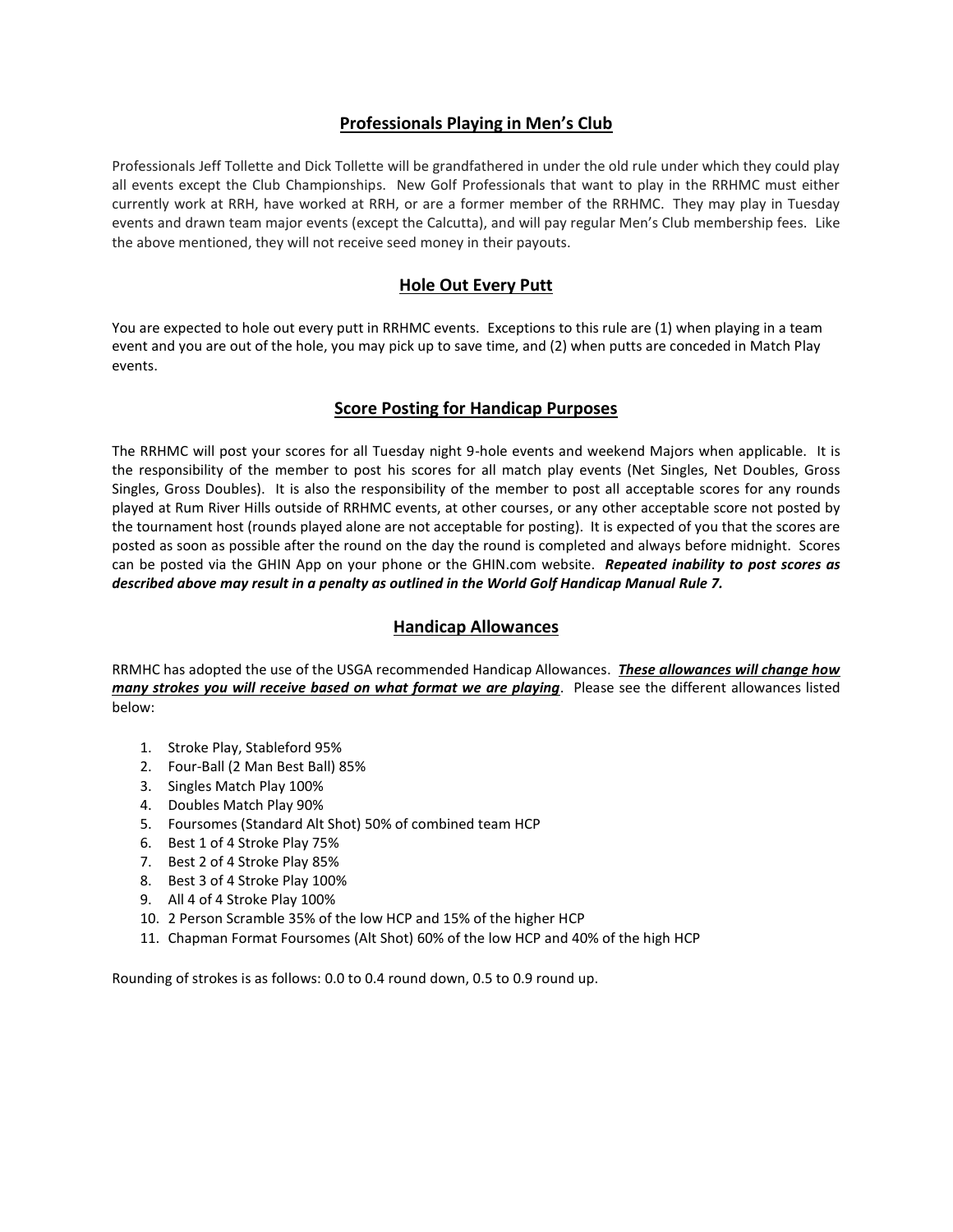### **Match Play**

RRHMC holds 4 different season long Match Play events: Gross Singles, Gross Doubles, Net Singles, and Net Doubles. For the Net competitions, each competitor must tell the other competitors his handicap for the day the Match is played. This can be done via the GHIN App or on the GHIN.com website. RRHMC is now using handicap allowances: the allowances for Match Play are 100% for Singles, and 90% for Doubles. Example of how to determine strokes for a Doubles Match:

Player A: 7 Course HCP X 90% HCP Allowance = 6.3 = 6 Playing HCP Player B: 10 Course HCP X 90% HCP Allowance = 9 Playing HCP Player C: 15 Course HCP X 90% HCP Allowance = 13.5 = 14 Playing HCP Player D: 20 Course HCP X 90% HCP Allowance = 18 Playing HCP

In the RRHMC, the low player will always play at zero strokes and the other players will play off the low HCP Allowance. In the above example Player A will play at zero strokes, Player B will receive 3 strokes, Player C will receive 8 strokes, and Player D will receive 12 stokes.

*Settling Ties in Match Play*: Per Rule 3.2 a, 4 – If your match is tied after the final hole and you need to establish a winner (in RRHMC events, you do), the match is extended one hole at a time until there is a winner. Whenever possible, the holes played settling the tie should be played in the same order as the match. Handicap strokes are given by hole the same way as in the round.

## **Traditions**

#### **Hole-In-One:**

When someone makes a hole-in-one, every member will be charged \$1 in their cash account (even the person that made it). So if we have 286 members at the time of the ace, the member that made it will get a cash account credit of \$285, and can spend it any way they want.

#### Some specific examples:

DO pay out: Tuesdays (including second shot in 1-Man Scramble, Par 3 Challenge); weekends (all majors, Club Championship & Senior CC, P3C, and 2-Man Scramble) DO NOT pay out: any of the match play tournaments, 16-Man Team, 8-Man Team, MGA & MPGA events, Pro-Am

#### **Yearlong 2 Pot:**

An optional game will be a yearlong 2 pot. It's pretty simple, if you make a gross 2 on any hole, you will share a cash payout with anyone else who made a gross 2 during that event.

The price is \$44 and you can join anytime by sending an email to [rrhmc1@comcast.net.](mailto:rrhmc1@comcast.net) If you join later in the year, you will get a credit added to your cash account.

A separate 2 pot may be offered for each weekend Major. Details will be in the sign up email.

**Cheering from the Deck**: Once your round has been completed, cheering on your fellow competitors from the deck is encouraged during major events. Please be mindful of those who may be teeing off on the first hole.